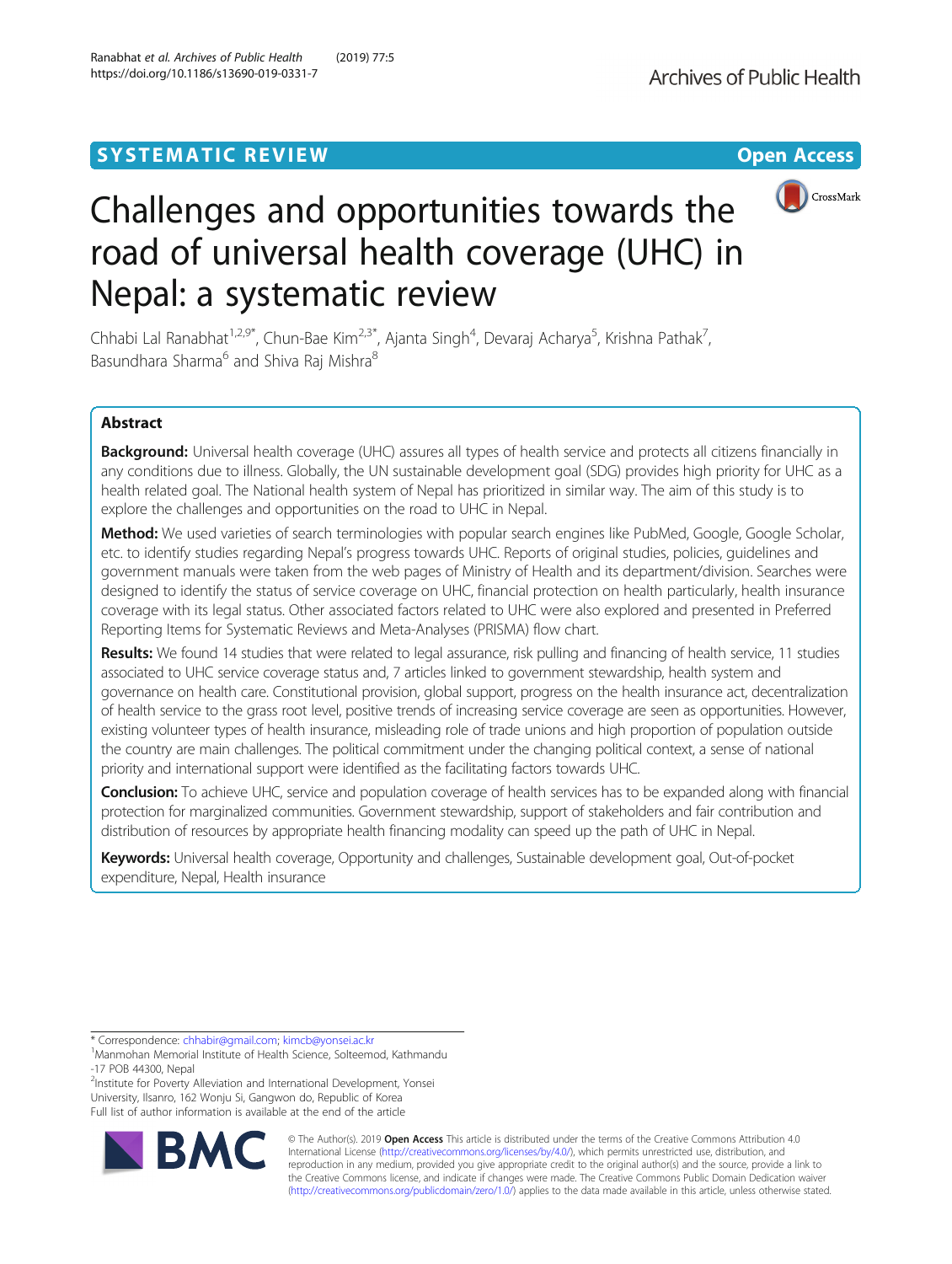# Background

Universal health coverage (UHC) is a broad concept that has been implemented in several ways. The common denominator for all such programs is some form of government action aimed at extending access to health care as widely as possible and setting minimum standards. Universal health care should be implemented through legislation, regulation and taxation. In UHC, all people can use the health promotion, prevention, assistance, rehabilitation and palliative care services that they need, in sufficient quality to be effective, while also ensuring that the use of these services does not expose the user to financial hardship [[1\]](#page-7-0). UHC involves three coverage dimensions – health services, finance, and population – and is a dynamic, continuous process that changes in response to shifting demographics, epidemiological and technological trends, as well as people's expectations [\[2](#page-7-0)]. There is an equal importance in quality health service, financial management and assurance of health service with equity and access [[3\]](#page-7-0).

Operationally, UHC is defined as legislation provision for universal health insurance and > 90% coverage for skill birth attendance and prepayment health insurance that assures the service coverage with legal guarantees [[4\]](#page-7-0). In this standard, only 58 countries (30.41%) have achieved UHC and almost all are from Organization for Economic Cooperation and Development (OECD) countries, plus some developed and a few developing countries. Germany was the first country to start UHC as a sickness fund and after 2010, a few more countries started as well [\[5](#page-7-0)]. Tracking the status of UHC by the World Bank and World Health Organization (WHO) monitoring report 2017, which mentions the service coverage and financial protection situation by country [[6\]](#page-7-0). To measure the status for UHC, there are 16 indicators related to service coverage and two indicators are related to financial protection. A UHC index has been prepared compiling four reproductive, maternal, newborn and child health indicators, four infectious disease control, four non-communicable diseases and four service capacity and access indicators [[7](#page-7-0)]. For financial protection, out of pocket spending and catastrophic health expenditure assessment are indicators [\[8](#page-7-0)]. To overcome the financial burden of the entire population during illness without discrimination and quality of health service, the UN emphasized the need to achieve UHC in the sustainable development goal (SDG) in health [\[9\]](#page-7-0). UHC is not only contributing to health service, population and financial protection coverage but also significantly increasing life expectancy [\[10](#page-7-0)] and reducing adult mortality [[11](#page-7-0), [12](#page-7-0)]. This challenging goal to achieve health coverage globally, nationally and sub-nationally is not easy due to many obstacles in health care systems, policy and the political-economic environment.

There is gross inequality in health status between developing and developed countries, poor and rich, male and female and other groups. Beyond health inequalities, approximately 44 million households, or say more than 150 million individuals worldwide, face catastrophic health-care expenditures; of these, about 25 million households containing more than 100 million people are pushed into poverty by these costs [\[13\]](#page-7-0). Beyond the different constraints, Nepal has achieved satisfactory public health service coverage (> 85% child vaccine coverage, > 50% skilled birth attendance and significant reduction in communicable diseases)  $[14]$  $[14]$  $[14]$ . There are yet many challenges facing the delivery of high-quality medical services without a financial burden to the entire population. More than two-third of the population depend on out-ofpocket expenditure [[15\]](#page-7-0), even for simple communicable disease like the Kala-azar, people who are bearing catastrophic medical expenditures [\[16\]](#page-7-0) due to expensive private care and higher costs for medicines. To address these problems, there are different approaches like communitybased health insurance [[17](#page-7-0)], free health services [\[18,](#page-8-0) [19](#page-8-0)], community drug programs and subsidy to disadvantaged and minority populations. However, all of these initiatives have been piloted at different times in the past and have not established a successful model. Therefore, there is need to think of UHC in a different way by designing a scheme for financial protection that covers to all marginalized population, quality health services, and provides comprehensive challenges including the new and re-emerging diseases.

Since 1950, Nepal has been profoundly able to increase the health status and in South East Asia all aspects of health care have been improved but still there are some challenges. From 1950 to 1990, there was a great challenge to extend primary health care, from 1990 to 2006, there were challenges regarding health service integration and after 2006, there have been cumulative challenges of service extension, integration, quality health service, equity, access and financial protection during illness [[20\]](#page-8-0). The People's Movement, in 2006, established agendas for quality health services, accessible to everyone and guaranteed by the constitution to remove reiterations and improve service delivery [[21](#page-8-0)]. At this date, vital health indicators like life expectancy is 71.5 years, infant mortality rate (IMR) is 29.40/1000 live birth, total fertility rate (TFR) 2.1 children per women and population growth rate 1.74% [[22](#page-8-0)]. In remote areas, the weight of children is less than national average [\[23](#page-8-0)]. Now, the constitution of Nepal legally assured health as fundamental right but in practice it may take a long time to achieve it. Nepal has been struggling to expand financial protection in the case of illness for a long period. Since 2016/17, the government of Nepal, Ministry of Health and Population (MoHP) has started social health insurance scheme in some districts. It will be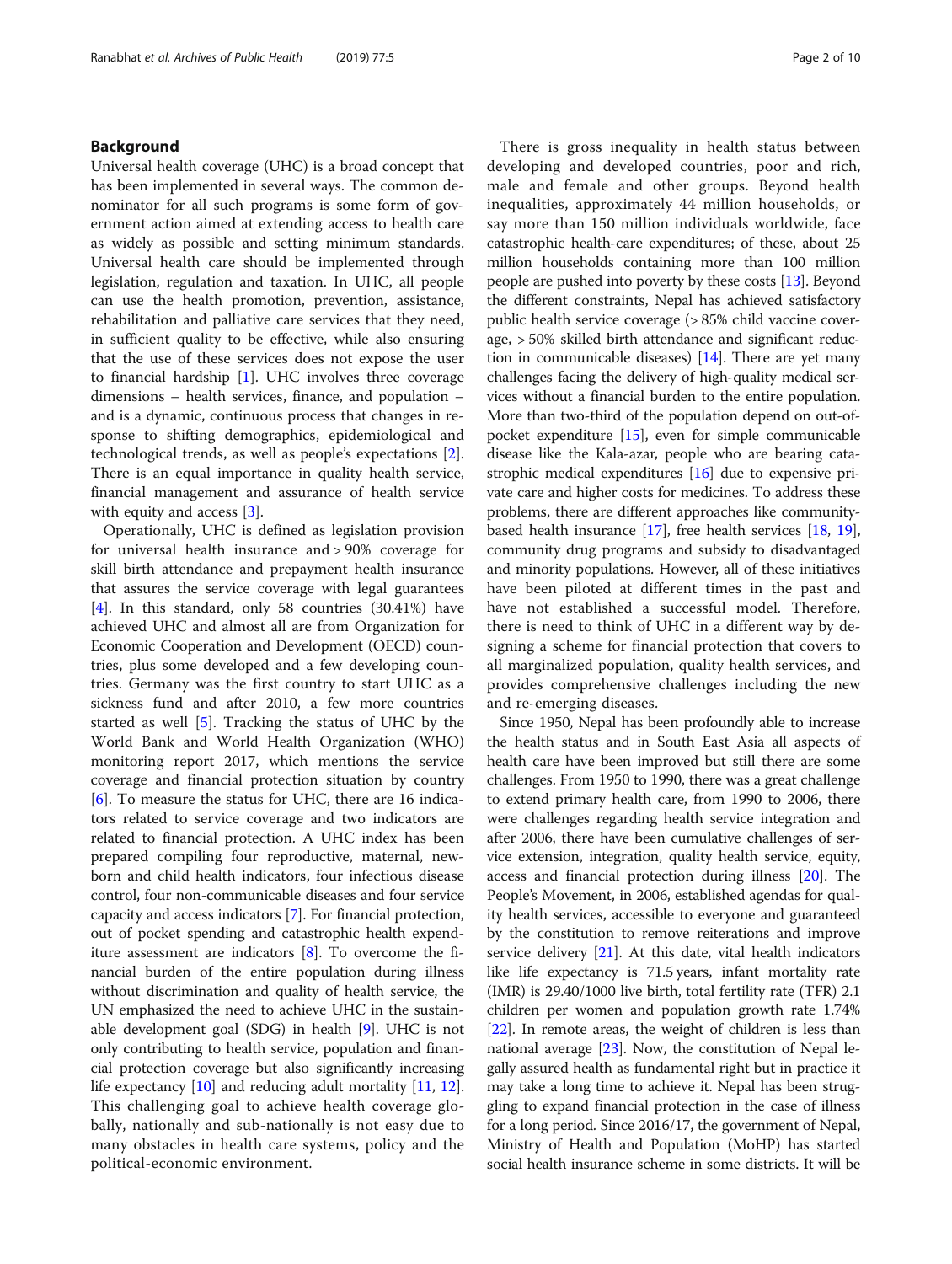extended in 22 other districts by the end of 2018. Amidst of Nepal's effort in expanding insurance coverage, this study was done to assess the challenges and opportunities on the road towards Universal Health Coverage in Nepal. Our review will potentially contribute in the national effort to achieve UHC.

# Methodology

# Search strategy to acquire the sources

Search strategies to identify studies regarding UHC in Nepal included searching Google, Google Scholar, PubMed, WHO research portal; the Health Inter-Network Access to Research Initiative (HINARI) and web page of Ministry of Health and Population (MoHP). We applied all of the following key words: 'universal health coverage', 'insurance', 'social insurance', health service, health service coverage, financing, financial protection, legal assurance in health care, 'Nepal' in conjugation with boolean operators (AND, OR) in PubMed (opportunity[All Fields] AND ("Plan Parent Chall"[Journal] OR "challenges"[All Fields]) AND universal[All Fields] AND ("health"[MeSH Terms] OR "health"[All Fields]) AND ("AHIP Cover"[Journal] OR "coverage"[All Fields]) AND ("Nepal"[MeSH Terms] OR "Nepal"[All Fields]).

We additionally included equivalent terms from medical subject headings such as 'Social Security', 'Insurance', 'Insurance coverage'. As policy documents in general, neither covered in PubMed/Medline nor published electronically elsewhere, we further expanded our search to the web pages of the Ministry of Health and respective departments. For the Scholar Google we used the above terminology and fixed the search by date (almost after 2010) and relevance (proximity to the terms).

Global research related to health for specific country was found in Health Inter-Network Access to Research Initiative (HINARI) and we used this portal too and fixed the search with WHO regional sites (South East Asia), content type (publication and guideline) and all available formats. The selected articles reference list were the potential sources for this study as bibliographical search. The remaining source was taken from Google search as grey materials. The search approaches were targeted on UHC indicators, index and financial protection indicators like out of pocket expenditure, catastrophic health cost, government health spending, total health expending, etc.

In the first stage, we found 2118 records from Scholar Google, PubMed/Medline, HINARI, web pages of Ministry of Health and Population and its branches and Google search which met the inclusion criteria. In first stage screening we removed 2063 sources due to record duplication and title twisted. We assessed 55 full text articles and excluded 23 sources (due to imperfectly matching the scope with UHC - 17, outdated − 4 and controversial findings − 2). Finally we identified 32 perfectly matched sources for this study (Fig. [1](#page-3-0): PRISMA follow chart).

#### Inclusion and exclusion criteria

The inclusion criteria for data search were: related to Nepal, with the scope of Universal Health Coverage (wide and operational definitions), usually published since 2010. In wide concept of UHC all types of health services; preventive, promotional, curative, rehabilitative and palliative and in operational term 16 UHC health service indicators and area related to financial protection. The final selection of articles at this stage was based on the following criteria, i) content relevance to the theme of the sources (health service delivery systems, health financing, health insurance, health service quality, etc.), and ii) detail scope for Nepal. Items irrelevant to Nepal, specific health slogans and campaigns, sources from unpublished data were excluded from study.

#### Results

We found 32 resources related to the challenges and opportunities for UHC in Nepal where there could be 3 dimensions on challenges and opportunities viz. "legal assurance, risk pulling and financing of health service"; "UHC service coverage status" and "government stewardship, health system and governance on health care in Nepal". We found 14 research articles related to legal assurance, risk pulling and financing of health service in Nepal. Likewise 11 articles are associated to service coverage status to the scope of UHC and remaining 7 sources are categorized under stewardship, health system and governance on health care in Nepal (Tables [1,](#page-4-0) [2](#page-5-0) and [3](#page-6-0)).

Legal guarantee is the first step to move forward universal health coverage. Legal protection is possible after political commitment, policy endorsement and conceptualization of specific program. Constitutional guarantee of health service to all citizens, amendment of health insurance act, discourse on health financing policy, extension of social health insurance are the major breakthrough and possibilities but poor and volunteer type of health insurance and inadequate awareness level on risk pooling approach during illness are major challenges (Table [1\)](#page-4-0).

Another important aspect of UHC is service coverage situation. WHO and WB jointly prepared UHC index compiling 16 indicators in family planning and reproductive health infectious disease, non-communicable diseases and service capacity and access. Legal advancement for health service delivery, extension of birthing centers, production and enhancement of capacity on human resources, conditional cash transfer (CCT) on ANC and institutional service etc. are the potentialities but the poor achievement of the UHC index, an insufficient awareness level on utilization of health services, inadequate space to provide health services, double burden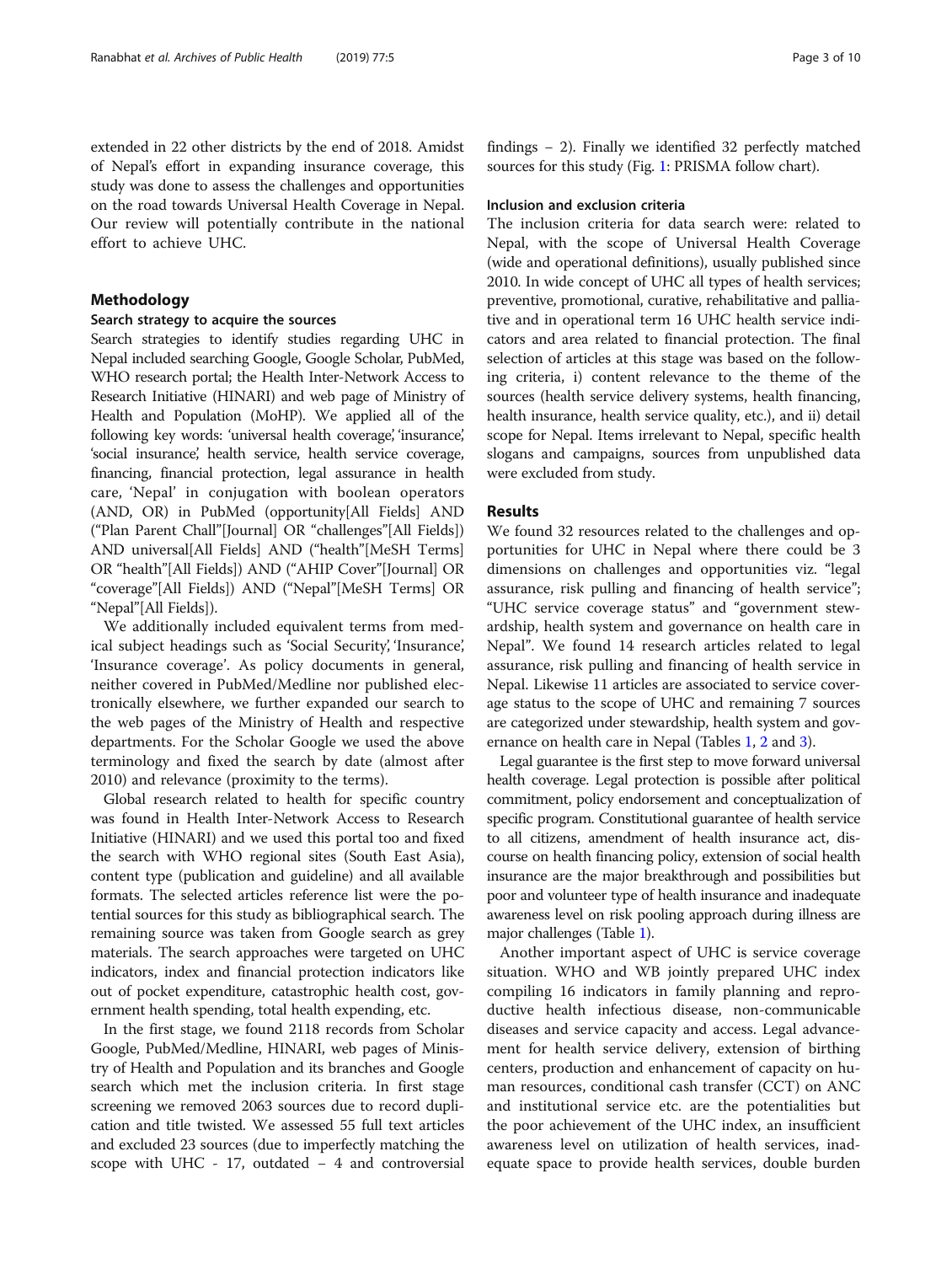<span id="page-3-0"></span>

(infectious and non-communicable) of diseases in health care facilities and community and average quality of water sanitation and hygiene are the main challenges for health service coverage in Nepal (Table [2](#page-5-0)).

It is necessary to have strong government leadership to achieve UHC. External development partners (EDPs) are just supporting in own their interest but the government role would be influential in a wider area. Restructuring of health service for center, province and local level, upgrading of the health information system through online availability, involvement of private health facilities for quality health service are significant positive factors. Political ignorance about health service due to previous service delivery structure, improper coordination among departments and divisions under MoHP, poor dynamism in health system and donor dependent health financing approach, etc. are the main factors hindering achievement UHC (Table [3](#page-6-0)).

# **Discussion**

In this study, the opportunities and factors hindering achievement of UHC in Nepal were explored. Those

challenges are multidimensional. Nepal started an insurance scheme recently after a serious lobby of visionary health care professionals, international organizations and interest groups. However, small community based health insurance (CBHI) have been on the scene since 1990s providing small subsidy to people. The coverage of health insurance was small, new enrollment was limited; renewal of health insurance membership dwindled rapidly after some years of implementation. The service coverage of health care was not satisfactory. The quality of health service and financial protection were inadequate. Grass root level health workers were confused about the changing policy of government like user fee, community drug program, free health service, special health care services to minority groups, etc. and none of them ensures comprehensive package of health service with universal access.

UHC is multidimensional because it's legal, political, health system and socioeconomic agenda arose at the same time and same way all over the world [[24](#page-8-0)]. In most of the Asian countries there are challenges on how to expand health insurance coverage to informal sector,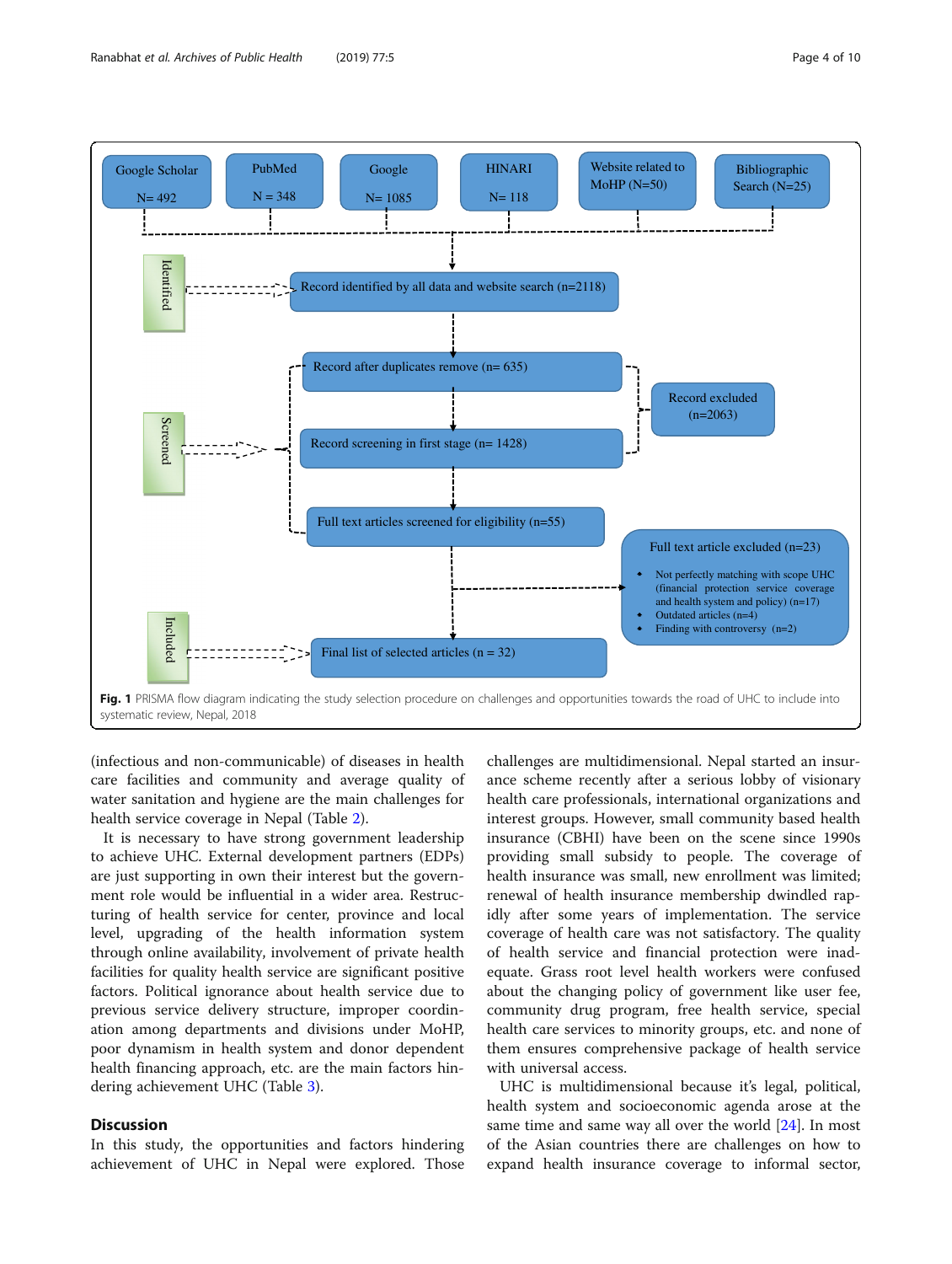<span id="page-4-0"></span>

|             | Table 1 List of studies for legal assurance, risk pulling and financing of health service in Nepal 2002-2018: a systematic review, |  |  |  |  |  |  |  |
|-------------|------------------------------------------------------------------------------------------------------------------------------------|--|--|--|--|--|--|--|
| Nepal, 2018 |                                                                                                                                    |  |  |  |  |  |  |  |

| S.N.           | Study/sources                                                                                                                                                         | Challenges                                                                                                                                                                                             | Opportunities                                                                                                                                     |  |  |
|----------------|-----------------------------------------------------------------------------------------------------------------------------------------------------------------------|--------------------------------------------------------------------------------------------------------------------------------------------------------------------------------------------------------|---------------------------------------------------------------------------------------------------------------------------------------------------|--|--|
| 1              | Interim constitution of Nepal [42]                                                                                                                                    | The bill related to health insurance<br>has amended but preparing the<br>modality and scheme became very<br>complex.                                                                                   | Health is accepted as fundamental<br>human right and government must<br>provide basic health service to all<br>citizens.                          |  |  |
| 2              | National Health Insurance Policy 2013 [43]                                                                                                                            | There are many interest groups to<br>dismiss the social health insurance<br>program in Nepal.                                                                                                          | Platform has been established to freely<br>discuss the impact of social health<br>insurance.                                                      |  |  |
| 3              | Pokhrel Rajani and Silwal Puskar.<br>Social health insurance in Nepal: A<br>health system departure toward the<br>universal health coverage [44]                      | Very poor coverage (5% population<br>coverage) of social health insurance<br>in Nepal.                                                                                                                 | Social health insurance program has<br>been extended and benefit package<br>has been revised.                                                     |  |  |
| $\overline{4}$ | Review of community-based health<br>insurance initiatives in Nepal [45]                                                                                               | Isolated, localized CBHI schemes, as<br>presently implemented in Nepal, do<br>not constitute well accepted model<br>on which national health insurance<br>could be successfully raised.                | The positive environment for health<br>insurance has been created by public<br>and health experts.                                                |  |  |
| 5              | National health insurance policy in Nepal:<br>challenges for implementation [46]                                                                                      | The enrollment status is very low and<br>health workers have no special training.                                                                                                                      | Training for financial management,<br>application of information technology<br>has been started in hospital health<br>insurance.                  |  |  |
| 6              | Implementing a Participatory Model of<br>Micro Health Insurance among Rural<br>Poor with Evidence from Nepal [47].                                                    | The participation is volunteer based,<br>premium amount could not pay by<br>poor people and high dropout in<br>current enrollment.                                                                     | The health insurance is toward<br>mandatory health insurance to all<br>citizen and foreigners too.                                                |  |  |
| 7              | A Comparative Study on Outcome<br>of Government and Co-Operative<br>Community-Based Health Insurance<br>in Nepal [48]                                                 | There is poor awareness on<br>contribution based health service<br>in Nepal.                                                                                                                           | Community organization like<br>Co-Operative groups can be utilized<br>for universal health insurance coverage.                                    |  |  |
| 8              | Progress Report on Opportunities,<br>Challenges, Lessons Learned and<br>Strategic Directions for the<br>Implementation of the Nepal<br>Health Sector Programme-2 [49] | There are not enough discussion<br>with interest groups about the<br>health insurance service and<br>payment models.                                                                                   | The social health insurance manual is<br>under discussion with the different<br>stakeholders.                                                     |  |  |
| 9              | E Saito et. al Catastrophic household<br>expenditure on health in Nepal: a<br>cross-sectional survey [50]                                                             | The catastrophic health spending<br>is more (13%) than threshold level<br>(10%) in household level and majority<br>of causes are road traffic accident and<br>foreign employment.                      | Health insurance program by hospital<br>and coverage area has been expanded<br>and disease specific health insurance<br>program has been started. |  |  |
| 10             | Uprety Sudeep and Lamichhane Bipul<br>2016. Health Budgeting and Financing<br>in Nepal: Policy Perspectives [51]                                                      | There is no assurance for sufficient<br>financing, equitable and efficient<br>resources and financial management<br>and accountability.                                                                | Health financing policy discourse has<br>been started.                                                                                            |  |  |
| 11             | The Current Trade Union Situation<br>in Nepal [52]                                                                                                                    | Seriously misleading of trade union<br>as a sister organization of political<br>parties and diverting the goal of labor<br>organizations ignoring the issue of<br>financial protection during illness. | Trade Union could strongly advocate<br>the mandatory health insurance of<br>labors and their families to their<br>companies                       |  |  |
| 12             | Nepal Labour Market Profile 2014 [53]                                                                                                                                 | Informal market is the main challenges<br>to collect health insurance premium.                                                                                                                         | Large numbers of youth are outside<br>the countries and can be converted<br>into formal labor market.                                             |  |  |
| 13             | There is high priority of Universal health<br>coverage in UN sustainable development<br>goal globally [54]                                                            | There is no clear paradigm shift to<br>achieve UHC and international<br>support modality has not designed<br>clearly.                                                                                  | There is a global pressure and<br>environment to achieve UHC.                                                                                     |  |  |
| 14             | Health Federalism: The Role of Health<br>Care Professionals in Nepal [55]                                                                                             | The high amount of out-of-pocket<br>expenditure is increasing due to<br>conflict of interest in health care<br>system and professionals who involve<br>government health system of Nepal.              | Health professional councils could<br>involve making health care system<br>like Universal Health Coverage.                                        |  |  |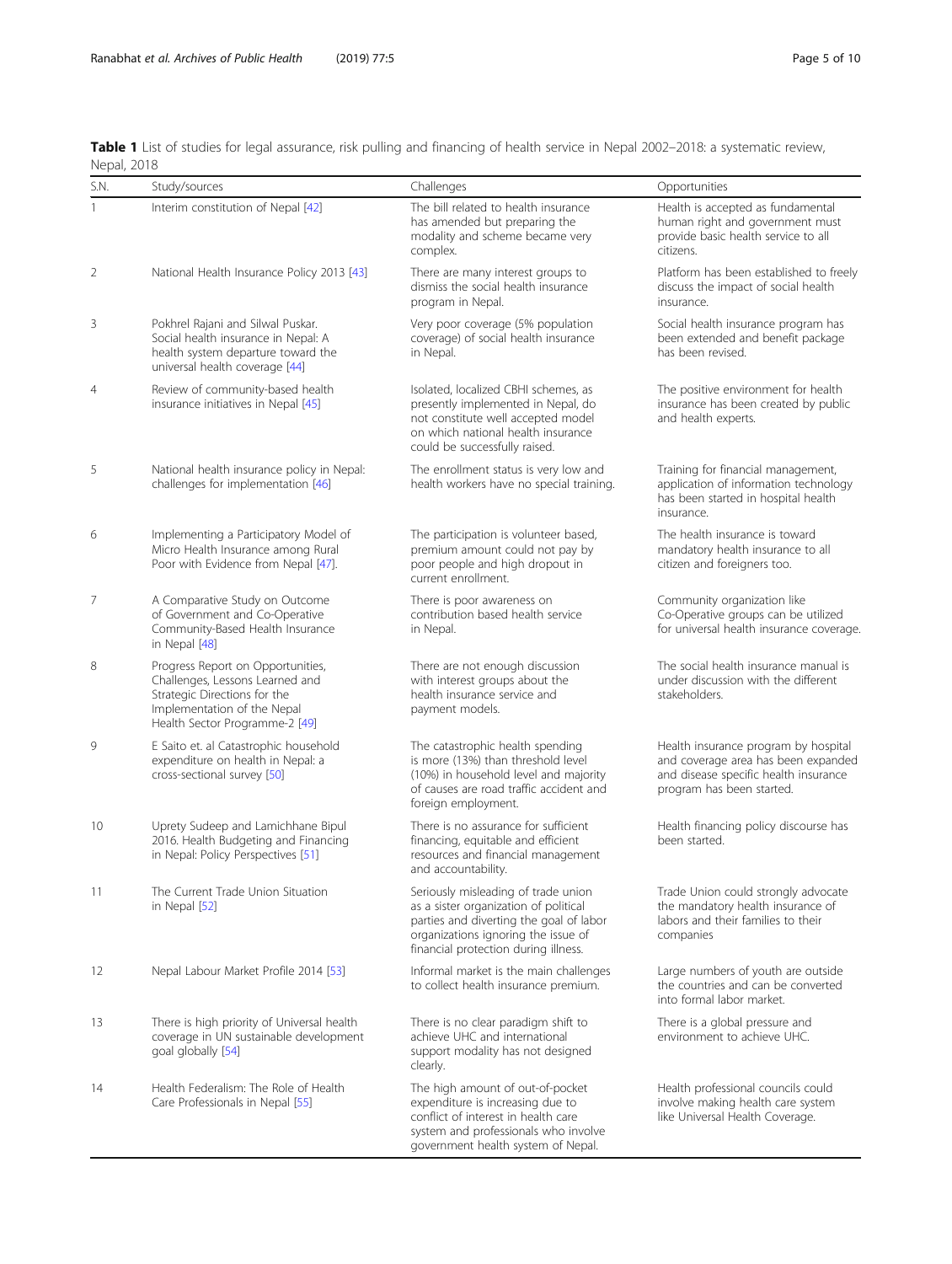<span id="page-5-0"></span>Table 2 List of the studies for UHC service coverage status in Nepal 2012–2018: a systematic review, Nepal, 2018

| <b>SN</b>    | Study/sources                                                                                                                                                                                                                                                | Challenges                                                                                                                                                                                                                                                                                                                                                                                                                      | Opportunities                                                                                                                                                                                                                          |  |  |
|--------------|--------------------------------------------------------------------------------------------------------------------------------------------------------------------------------------------------------------------------------------------------------------|---------------------------------------------------------------------------------------------------------------------------------------------------------------------------------------------------------------------------------------------------------------------------------------------------------------------------------------------------------------------------------------------------------------------------------|----------------------------------------------------------------------------------------------------------------------------------------------------------------------------------------------------------------------------------------|--|--|
| $\mathbf{1}$ | Hogan DR et.al. Monitoring universal<br>health coverage within the Sustainable<br>Development Goals: development and<br>baseline data for an index of essential<br>health services [8]                                                                       | Nepal's UHC service coverage index is<br>low i.e. only 46 (The higher rank is $> 80$ )<br>and increasing the UHC service coverage<br>index is challenging.                                                                                                                                                                                                                                                                      | The legal status is progressive<br>and high probability to accelerate<br>the service coverage.                                                                                                                                         |  |  |
| 2            | Barriers to using skilled birth attendants'<br>services inmid- and far-western Nepal: a<br>cross-sectional study [56]                                                                                                                                        | Education level, geographical difficulties<br>and lack of trained human resources are<br>the barrier to achieve SBA coverage.                                                                                                                                                                                                                                                                                                   | Political commitment to promote<br>maternal and child health service<br>and conditional cash transfer (CCT)<br>for antenatal checkup institutional<br>delivery and post-partum period from<br>local provincial and central government. |  |  |
| 3            | Maternal Health in Nepal Progress,<br>Challenges and Opportunities [57]                                                                                                                                                                                      | Lack of awareness about maternal<br>health services, underutilization of<br>maternal health services, social disparities<br>in maternal health, political instability,<br>and low socio-economic status of women,<br>teenage marriage and early pregnancy,<br>unsafe abortion, maldistribution of human<br>resource for health, unavailability and<br>unaffordability of quality care, superstition<br>and indigenous practice. | Special programs have been<br>formulated to achieve the targets<br>of Second Long Term Health Plan,<br>National Health Policy, Millennium<br>Development Goal, and National<br>Health Sector Program and so on.                        |  |  |
| 4            | K Sceammell et. al; A landscape analysis<br>of universal health coverage for mothers<br>and children in South Asia [58]                                                                                                                                      | Health facilities have not enough space,<br>privacy, equipment and drugs for maternal<br>and child health service.                                                                                                                                                                                                                                                                                                              | Government of Nepal provided high<br>priority to establish well equipped<br>birthing centers in each health facilities.                                                                                                                |  |  |
| 5            | Bhutta ZA et. al Global experience of<br>community health workers for delivery<br>of health related millennium development<br>goals: a systematic review, country case studies,<br>and recommendations for integration into<br>national health systems. [59] | Insufficiency of experts (Physician, Surgeon,<br>Gynecologist etc.) middle and basic level<br>health workforce paramedics and nurse)<br>related to universal health coverage.                                                                                                                                                                                                                                                   | Regional and zonal hospitals are going<br>to establish to train health workers.                                                                                                                                                        |  |  |
| 6            | Success factors for women's and<br>children's health: Nepal [60]                                                                                                                                                                                             | Inequality of MCH program, poor quality<br>of skill delivery in remote area and increasing<br>poverty after earthquake 2015.                                                                                                                                                                                                                                                                                                    | The successful achievement of<br>maternal health (ANC and SBA)<br>and child health in Millennium<br>Development Goal.                                                                                                                  |  |  |
| 7            | NK Raut. Path to Universal Health<br>Coverage in Nepal: Is it Achievable? [61]                                                                                                                                                                               | About 1/3rd of population in rural,<br>mid and far western and poor people<br>have less than adequate basic health<br>service coverage, child vaccination<br>coverage is > 85% and basic maternal<br>health service coverage is about 50%<br>which is due to geographical difficulties,<br>complex bureaucratic structure and not<br>able to define poor and minorities.                                                        | Government of Nepal is initiating<br>basic health service package and<br>minimum service standard of each<br>health facilities to achieve UHC with<br>legal and institutional framework.                                               |  |  |
| 8            | GP Bhandari et al. State of non-<br>communicable diseases in Nepal [62]                                                                                                                                                                                      | High proportion of NCDs (CVD, COPD, DM<br>and cancer) in non-specialist institutions<br>revels 31% that makes threats to control                                                                                                                                                                                                                                                                                                | It has been high priority program<br>and controlling guidelines and<br>protocols are preparing in community<br>level too.                                                                                                              |  |  |
| 9            | Sharma SR, et.al. Non-communicable<br>disease prevention in Nepal: systemic<br>challenges and future directions [63]                                                                                                                                         | Behavioral factors such as tobacco use,<br>alcohol consumption, physical inactivity<br>and unhealthy diet are driving the epidemic<br>of NCDs, which are further influenced by<br>social, economic and environmental<br>determinants.                                                                                                                                                                                           | Multispectral Action Plan for Prevention<br>and Control of NCDs 2014-2020 has<br>been formulated in grass root level too.                                                                                                              |  |  |
| 10           | Shrestha A. et.al. Water Quality,<br>Sanitation, and Hygiene Conditions<br>in Schools and Households in Dolakha<br>and Ramechhap Districts, Nepal [64]                                                                                                       | Quality of water sanitation and hygiene<br>(WASH) is poor in school and household<br>level and maintenance of public toilets<br>have created problems.                                                                                                                                                                                                                                                                          | School led total sanitation and<br>community led total sanitation<br>program has been started.                                                                                                                                         |  |  |
| 11           | Verma SC et.al. Prevalence of<br>pulmonary tuberculosis among HIV<br>infected persons in Pokhara, Nepal [65]                                                                                                                                                 | Tuberculosis and HIV co-infection,<br>alcohol consumption with TB and<br>low case finding rate in rural area<br>are challenging.                                                                                                                                                                                                                                                                                                | Directly Observed Treatment Short<br>course is still effective and female<br>community health volunteer program<br>accelerates case findings in community.                                                                             |  |  |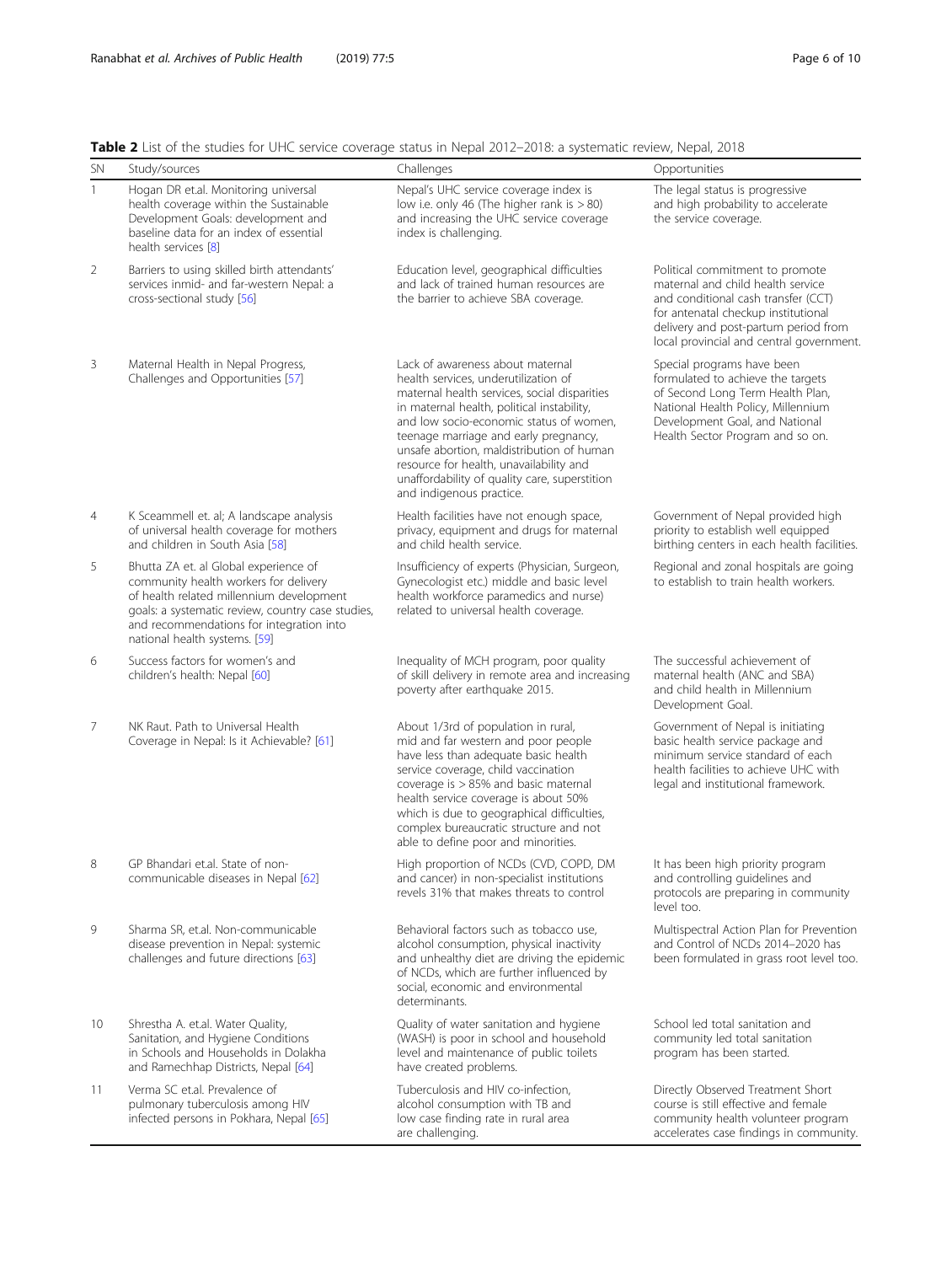| S.N            | Study/sources                                                                                                                               | Challenges                                                                                                                                                                                                                                               | Opportunities                                                                                                                                      |
|----------------|---------------------------------------------------------------------------------------------------------------------------------------------|----------------------------------------------------------------------------------------------------------------------------------------------------------------------------------------------------------------------------------------------------------|----------------------------------------------------------------------------------------------------------------------------------------------------|
|                | Nepal Millennium Development<br>Goals-Progress Report 2013 [66]                                                                             | Political instability, poor quality of<br>health service and institutional<br>capacity on remote health institution<br>and inequality in health sector.                                                                                                  | Re-structure of health system to<br>implement new constitution.                                                                                    |
| $\overline{2}$ | Present Progress of Information<br>Technology in Health Care System<br>of Nepal [67]                                                        | Lack and inconsistency of information<br>technology in health care system of<br>Nepal.                                                                                                                                                                   | There are demonstration projects<br>on consistent and wide health<br>sector information system (HSIS).                                             |
| 3              | Addressing the challenges to health<br>sector decentralization in Nepal: an<br>inquiry into the policy and<br>implementation processes [68] | Centralized and weak management of<br>health system, conflict of different policy<br>objectives, improper coordination between<br>section and department under health<br>ministry, weak legal and institutional<br>framework, unstable health financing. | For health care delivery in federal<br>system an expert team has been<br>established and exercising<br>organizational and management<br>structure. |
| $\overline{4}$ | Assessing fiscal space for health<br>in Nepal [69]                                                                                          | Poor government effort, poor governance<br>in health service delivery, not able to<br>mobilize the internal resources (tax and<br>donation) and insufficient capacity in<br>district level health structure.                                             | Social health insurance operational<br>manual is going to draft.                                                                                   |
| 5              | Decentralization and district health<br>services in Nepal: understanding the<br>views of service users and service<br>providers [70]        | The low quality of health care in<br>decentralized institution and<br>existing capacity of health workforce<br>is inadequate.                                                                                                                            | Decentralize system of health in<br>municipality and rural municipality<br>after the amendment of new<br>constitution 2015.                        |
| 6              | Census of Private Hospitals in Nepal [71]                                                                                                   | Almost private hospitals are centralize<br>and difficult to transfer in remote areas.                                                                                                                                                                    | Enough number of hospitals and<br>competitive medical service is<br>increasing.                                                                    |
| 7              | Susan Heydon. Nepal: Primary Health<br>Care, Universal Health Coverage and<br>Foreign Aid (2015) [72]                                       | Foreign aid in health sector of Nepal<br>has been dispersed, inconsistent has<br>not proper coordination.                                                                                                                                                | Health financing policy is in<br>discussion.                                                                                                       |

<span id="page-6-0"></span>Table 3 List of the studies on government stewardship, health system and governance on health care in Nepal, 2009–2018: a systematic review, Nepal, 2018

appropriately designing of benefit packages to current health challenges and quality health services [\[25\]](#page-8-0). JJ Mogan et al. concluded that high cost and poor access to health care could be the challenge towards UHC [\[26](#page-8-0)]. Chu et.al mentioned that Asian low income countries have poor performance on implementing pre-paid financing mechanisms and adopting social health insurance [[27\]](#page-8-0). Inadequate political commitment and decision making power and poor governance are the main challenges towards implementing UHC as experienced in Chile [[28\]](#page-8-0). Those international experiences coincide in Nepalese context too. There has been no priority in regulating drug prices and quality for all citizens but sufficient quality drug supply are major components for UHC. High medicines prices, substandard and counterfeit medicines and the irrational use of medicines are common challenges in developing countries like Nepal [[29\]](#page-8-0). Further, social stratification is a structural challenge. A developed country like France had already achieved UHC some decade ago, also but social inequality in France was the main factor hindering quality health care [\[30](#page-8-0)]. High out-of-pocket expenditure, inadequate insurance coverage, increasing medical cost, inefficient use of scare resources, haphazard distribution of resources to the service provider, unequal provision of subsidy to the provinces are main challenges in China [[31\]](#page-8-0). Burden of disease in communicable, infectious and reproductive health, poor availability of trained human resources in health [\[32\]](#page-8-0), inadequate research to achieve health-care for all [\[33\]](#page-8-0), commercialized, fragmented, and unregulated health-care delivery systems [\[34\]](#page-8-0), inequalities in access to health-care, imbalance in resource allocation, high out of pocket health expenditures [\[35\]](#page-8-0), rising ageing population, social determinants of health such as poverty, illiteracy, alcoholism etc.  $[36]$  $[36]$ , are main challenges in India. Adequate and only well trained human resources in health can provide quality health services. The gap in human resources is 2 times higher in the African region compared to global average [[37\]](#page-8-0). The experiences of Latin American countries showed that reducing of OPP is a main facilitator for financial protection of people [[38\]](#page-8-0). Those international experiences are in line with Nepal's context.

Financial protection of health care and economic sustainability are interlinked with each other but there has not been enough discussion on it. The health insurance coverage potentially contributes the sustainable economic growth and economic empowerment contributes for SDG and prosperity [[39\]](#page-8-0). There is a hidden fact that, there was economic boom (two folds economic growth than before UHC) in South Korea, Singapore and Thailand after achieving UHC [\[40\]](#page-8-0). WHO has identified that poor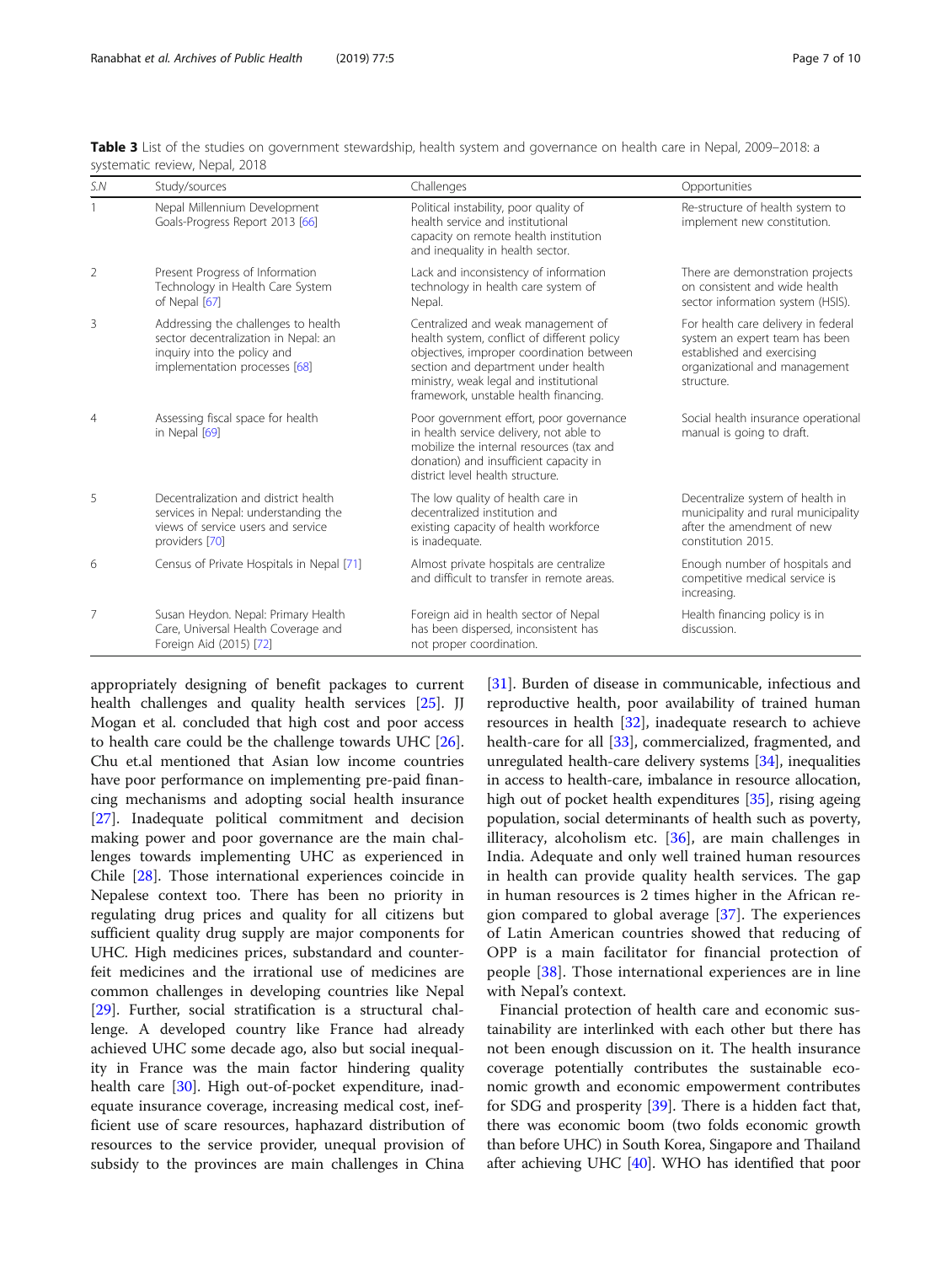<span id="page-7-0"></span>government stewardship, governance and health delivery system are the main challenges in developing countries [[41](#page-8-0)] and the situation is also similar in Nepal. Further, production, deployment and monitoring human resource for health could be the milestone to achieve UHC in a stipulated time and social equality is possible after high level political commitment and solidarity of people.

# Conclusion

This is a crucial time to take action for UHC in Nepal because the political system has shifted and the UN SDG is highly focused on UHC in health related goals. Of course, there are some challenges to achieving UHC but those challenges can be addressed with high level political commitment and a businesslike accountable workforce. Population coverage for quality care and financial protection would be major breakthroughs to achieve UHC. Government stewardship, support of stakeholders, policy contribution of experts can only speed up the path towards UHC in Nepal.

#### Abbreviations

ANC: Antenatal check-up; CBHI: Community based health insurance; CCT: Conditional cash transfer; EDP: External development partners; HINARI: Health Inter-Network Access to Research Initiative; IMR: Infant mortality rate; IPAID: Institute for Poverty Alleviation and International Development; OECD: Organization for Economic Cooperation and Development; OPP: Out of pocket payment; SBA: Skill birth attendance; SDG: Sustainable development goal; TFR: Total fertility rate; UHC: Universal health coverage; UN: United Nations; WB: World Bank; WHO: World Health Organization

#### Acknowledgements

We provide sincere thanks to Prof. Margret Story for the advancement of English language.

#### Funding

This study was supported by a National Research Foundation Grant of Korea, Korean Government (NRF-2016S1A5B892520).

#### Availability of data and materials

Not applicable

#### Authors' contributions

CR was solely responsible for the study creating research concept to submission of manuscript. CBK further made advance for research model. review and compose a structure of article. DRA, and AS reviewed the article and made further advance. KP, BS and SRM, framed, reviewed and revised the manuscript. All authors read and approved the final manuscript.

#### Authors' information

CR is researcher in Institute for Poverty Alleviation and International Development (IPAID) and faculty in Manmohan Memorial Institute of Health Science Kathmandu Nepal. CBK is Professor and researcher of Yonsei University and IPAID. BS is senior public health officer in National Tuberculosis Center, Nepal. AS is Assistant Professor in Tribhuwan University, Institute of Medicine, Faculty of Nursing Kathmandu. DA is Ph.D. candidate in Tribhuwan University, Nepal. SRM is the Ph.D. candidate and KP is researcher in Nepal Development society.

#### Ethics approval and consent to participate Not applicable.

#### Consent for publication

Not applicable.

#### Competing interests

The authors declare that they have no competing interests.

#### Publisher's Note

Springer Nature remains neutral with regard to jurisdictional claims in published maps and institutional affiliations.

#### Author details

<sup>1</sup> Manmohan Memorial Institute of Health Science, Solteemod, Kathmandu -17 POB 44300, Nepal. <sup>2</sup>Institute for Poverty Alleviation and International Development, Yonsei University, Ilsanro, 162 Wonju Si, Gangwon do, Republic of Korea. <sup>3</sup>Institute for Poverty Alleviation and International Development (IPAID) at Yonsei University 1, Yonseidae-gil, Wonju Si, Gangwon-do, South Korea. <sup>4</sup>Institute of Medicine, Maharajgunj Nursing Campus, Kathmandu, Nepal. <sup>5</sup>Central Campus, Tribhuwan University, Kritipur, Kathmandu, Nepal. <sup>6</sup>National Tuberculosis Center, Thimi, Bhaktapur, Nepal.<br><sup>7</sup>National Open University Lalitpur, Nepal. <sup>8</sup>Napal Development Society. National Open University, Lalitpur, Nepal. <sup>8</sup>Nepal Development Society, Chitwan, Nepal. <sup>9</sup>Policy Research Institute, Anamnagar, Kathmandu, Nepal.

### Received: 28 July 2018 Accepted: 15 January 2019 Published online: 04 February 2019

#### References

- 1. World Health Organization. Health financing for universal health coverage, vol. 2016; 2016.
- 2. Organization WH. Tracking universal health coverage: first global monitoring report: World Health Organization, Geneva; 2015.
- 3. Clark J. Medicalization of global health 4: the universal health coverage campaign and the medicalization of global health. Glob Health Action. 2014;7. <https://doi.org/10.3402/gha.v7.24004>.
- 4. Stuckler D, Feigl AB, Basu S, McKee M. The political economy of universal health coverage. In: Background paper for the global symposium on health systems research. Geneva: World Health Organization: 2010; 2010.
- 5. Bärnighausen T, Sauerborn R. One hundred and eighteen years of the German health insurance system: are there any lessons for middle-and lowincome countries? Soc Sci Med. 2002;54(10):1559–87.
- 6. World Health Organization: Tracking universal health coverage: 2017 global monitoring report. 2017.
- 7. (ADDCN) AoDDCoN: State restructuring and issues of local self governance in Nepal. 2008.
- 8. Hogan DR, Stevens GA, Hosseinpoor A, Ranabhat CL. Monitoring universal health coverage within the sustainable development goals: development and baseline data for an index of essential health services. Lancet Glob Health. 2018;6(2):e152–68.
- 9. Sustainable Development Goals [\[http://www.un.org/sustainabledevelopment/](http://www.un.org/sustainabledevelopment/sustainable-development-goals/) [sustainable-development-goals/](http://www.un.org/sustainabledevelopment/sustainable-development-goals/)]. Accessed Mar 2018.
- 10. Ranabhat CL, Atkinson J, Park M-B, Kim C-B, Jakovljevic M. The influence of universal health coverage on life expectancy at birth (LEAB) and healthy life expectancy (HALE): a multi-country cross-sectional study. Front Pharmacol. 2018;9:960.
- 11. Ranabhat CL, Park M-B, Kim C-B, Kim C-S, Jeong H-S, Koh SB, Chang S-J. Influence of key health related indicators on adult mortality: result from UN member countries. Iran J Public Health. 2018;47(6):794.
- 12. Ranabhat CL, Kim C-B, Park M-B, Acharaya S. Multiple disparities in adult mortality in relation to social and health care perspective: results from different data sources. Glob Health. 2017;13(1):57.
- 13. Xu K, Evans DB, Carrin G, Aguilar-Rivera AM, Musgrove P, Evans T. Protecting households from catastrophic health spending. Health Aff. 2007;26(4):972–83.
- 14. Department of Health Service Kathmandu Nepal: Annual report, DoHS Kathmandu. 2015.
- 15. Data [[http://data.worldbank.org/topic/health\]](http://data.worldbank.org/topic/health). Accessed Mar 2018.
- 16. Adhikari SR, Maskay NM, Sharma BP. Paying for hospital-based care of kalaazar in Nepal: assessing catastrophic, impoverishment and economic consequences. Health Policy Plan. 2009;24(2):129–39.
- 17. Community Based Health Insurance Practices in Nepal [\[https://www.academia.](https://www.academia.edu/5587577/Community_Based_Health_Insurance_Practices_in_Nepal) [edu/5587577/Community\\_Based\\_Health\\_Insurance\\_Practices\\_in\\_Nepal](https://www.academia.edu/5587577/Community_Based_Health_Insurance_Practices_in_Nepal)]. Accessed Apr 2018.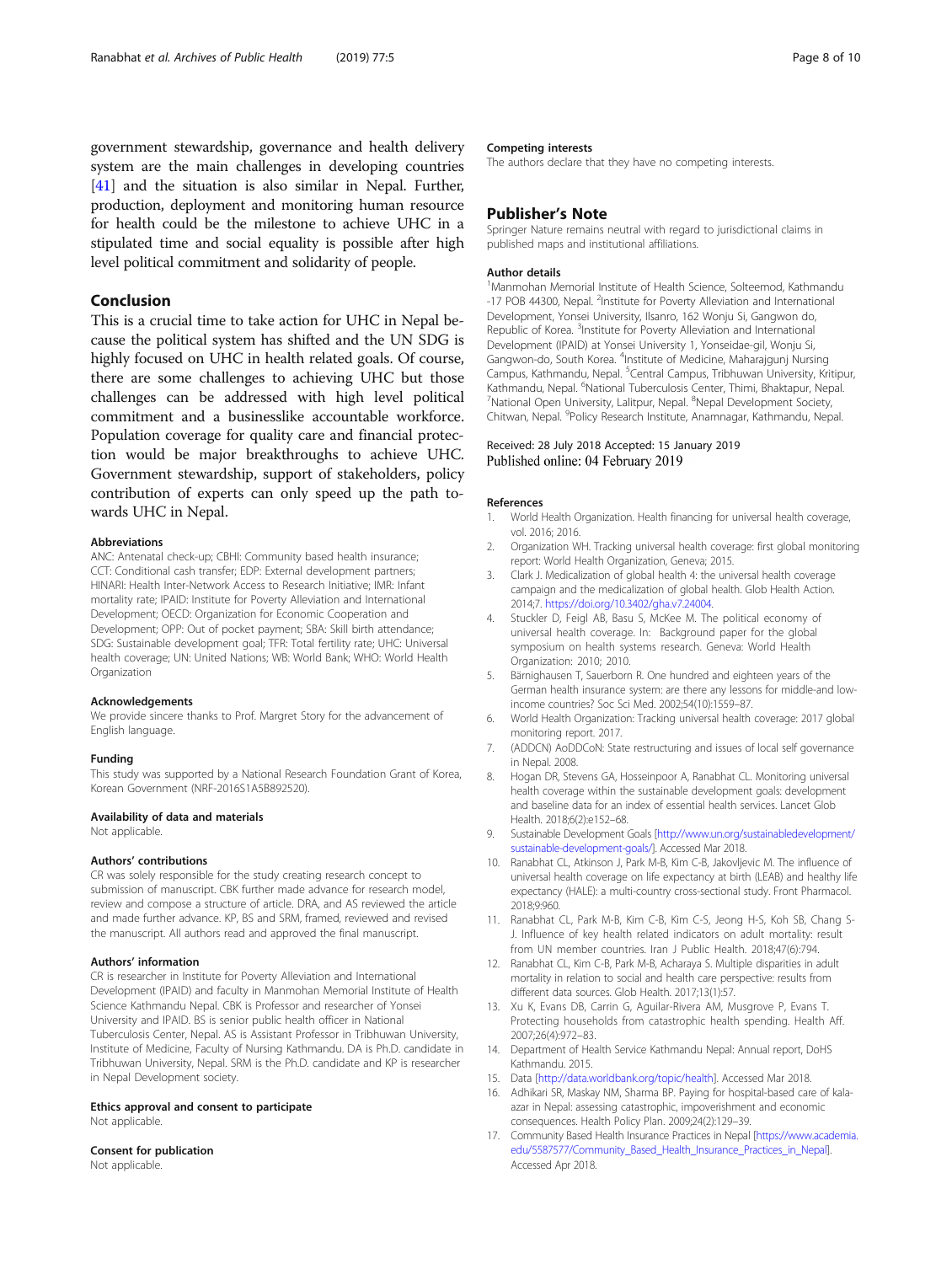- <span id="page-8-0"></span>18. Mahato PK, Sharma Paudel G. Access to free health-care services for the poor in tertiary hospitals of western Nepal: a descriptive study. WHO South East Asia J Public Health. 2015;4(2):167–75.
- 19. Adhikari SR: An evaluation of Nepal's free health care schemes: evidence from a quasi-experimental design. Social Science Research Network (SSRN) 2013.
- 20. Dixit H. Nepal's quest for health: the health services of Nepal: Educational Publishing House, Kathmandu; 2014.
- 21. Government of Nepal, Population MoHa. The sector-wide approach in the health sector: achievement and lesson learn. Research Triangle Park; 2010.
- 22. Health in Nepal [\[https://en.wikipedia.org/wiki/Health\\_in\\_Nepal](https://en.wikipedia.org/wiki/Health_in_Nepal)]. Accessed Apr 2018.
- 23. Ranabhat C, Kim C-B, Park M, Kim C, Freidoony L. Determinants of body mass index and intelligence quotient of elementary school children in mountain area of Nepal: an explorative study. Children. 2016;3(1):3.
- 24. McKee M, Balabanova D, Basu S, Ricciardi W, Stuckler D. Universal Health Coverage: A Quest for All Countries but under Threat in Some. Value Health. 2013;16 (1, Supplement):S39–45.
- 25. Bredenkamp C, Evans T, Lagrada L, Langenbrunner J, Nachuk S, Palu T. Emerging challenges in implementing universal health coverage in Asia. Soc Sci Med. 2015;145:243–8.
- 26. Mongan JJ. Health financing: challenges and opportunities, coverage and cost. In: Wanting it all: the challenge of reforming the US health care system; 2007. p. 296.
- 27. Chu A, Kwon S, Cowley P. Health financing reforms for moving towards universal health coverage in the western pacific region. Health Syst Reform. 2018; (just-accepted).
- 28. Saavedra M, Greer S, Méndez C. Governance, decision-making, and universal health coverage: perceptions from Chilean health decision-makers. Value Health. 2015;18(7):A854.
- 29. Bigdeli M, Laing R, Tomson G, Babar Z-U-D. Medicines and universal health coverage: challenges and opportunities. J Pharm Policy Prac. 2015;8(1):1–3.
- 30. Nay O, Béjean S, Benamouzig D, Bergeron H, Castel P, Ventelou B. Achieving universal health coverage in France: policy reforms and the challenge of inequalities. Lancet. 2016;387(10034):2236–49.
- 31. Hu S, Tang S, Liu Y, Zhao Y, Escobar M-L, de Ferranti D. Reform of how health care is paid for in China: challenges and opportunities. Lancet. 2008; 372(9652):1846–53.
- 32. Rao M, Rao KD, Kumar AK, Chatterjee M, Sundararaman T. Human resources for health in India. Lancet. 2011;377(9765):587–98.
- 33. Dandona L, Raban MZ, Guggilla RK, Bhatnagar A, Dandona R. Trends of public health research output from India during 2001-2008. BMC Med. 2009;7:59.
- 34. Agarwal D. Universal access to health care for all: exploring road map. Indian J Community Med. 2012;37(2):69–70.
- 35. Balarajan Y, Selvaraj S, Subramanian SV. Health care and equity in India. Lancet (London, England). 2011;377(9764):505–15.
- 36. Health CoSDo: Closing the gap in a generation: health equity through action on the social determinants of health: final report of the commission on social determinants of health. 2008.
- 37. Sambo LG, Kirigia JM. Investing in health systems for universal health coverage in Africa. BMC Int Health Hum Rights. 2014;14(1):1.
- 38. Titelman D, Cetrángolo O, Acosta OL. Universal health coverage in Latin American countries: how to improve solidarity-based schemes. Lancet. 2015; 385(9975):1359–63.
- 39. Russo G, Bloom G, McCoy D. Universal health coverage, economic slowdown and system resilience: Africa's policy dilemma. BMJ Global Health. 2017;2(3):e000400.
- 40. GDP growth annual [[https://data.worldbank.org/indicator/NY.GDP.MKTP.KD.ZG\]](https://data.worldbank.org/indicator/NY.GDP.MKTP.KD.ZG). Accessed May 2018.
- 41. World Health Organization. Health systems governance for universal health coverage action plan. Geneva: Department of Health Systems Governance and Financing; 2014. p. 14040–902.
- 42. Secretariat CA, Durbar S. In: Nepal Po, editor. Constitution of Nepal 2015. Kathmandu: Constituent Assembly Secretariat; 2015.
- 43. Ministry of Health and Population. In: Service DoH, editor. National Health Insurance Policy-2013. Kathmandu: Government of Nepal; 2013.
- 44. Pokharel R, Silwal PR. Social health insurance in Nepal: a health system departure toward the universal health coverage. Int J Health Plann Manag. 2018. <https://doi.org/10.1002/hpm.2530>.
- 45. Stoermer M, Fuerst F, Rijal K, Bhandari R, Nogier C, Gautam GS, Hennig J, Hada J, Sharma S. Review of community-based health insurance initiatives in Nepal. In: Deutsche Gesellschaft fur internationale Zusammenarbeit (GIZ) Gmbh; 2012.
- 46. Mishra SR, Khanal P, Karki DK, Kallestrup P, Enemark U. National health insurance policy in Nepal: challenges for implementation. Glob Health Action. 2015;8. <https://doi.org/10.3402/gha.v8.28763>.
- 47. Dror MD, Majumdar A, Panda P, John D, Koren R. Implementing a participatory model of micro health insurance among rural poor with evidence from Nepal. Geneva Pap Risk Insur Issues Pract. 2014;39(2):280–303.
- 48. Ranabhat CL, Kim C-B, Singh DR, Park MB. A comparative study on outcome of government and co-operative community-based health insurance in Nepal. Front Public Health. 2017;5:250.
- 49. Path R, Kathmandu N. Progress report on opportunities, challenges, lessons learned and strategic directions for the implementation of the Nepal health sector Programme-2; 2014.
- 50. Saito E, Gilmour S, Rahman MM, Gautam GS, Shrestha PK, Shibuya K. Catastrophic household expenditure on health in Nepal: a cross-sectional survey. Bull World Health Organ. 2014;92:760–7.
- 51. Lamichhane SUB. Health budgeting and financing in Nepal: policy perspectives. Health Research and Social Development Forum: Kathmandu; 2016.
- 52. Dahal DR. The current trade union situation in Nepal: Friedrich Ebert Stiftung Foundation, Kathmandu; 2002.
- 53. Danish Trade Union Council of International Development Cooperation: Nepal – Labour Market Profile 2014. 2014.
- 54. Buse K, Hawkes S. Health in the sustainable development goals: ready for a paradigm shift? Glob Health. 2015;11(1):1.
- 55. Dulal RK. Health federalism: the role of health care professionals in Nepal. J Nepal Med Assoc. 2009;48(174):191–5.
- 56. Choulagai B, Onta S, Subedi N, Mehata S, Bhandari GP, Poudyal A, Shrestha B, Mathai M, Petzold M, Krettek A. Barriers to using skilled birth attendants' services in mid-and far-western Nepal: a cross-sectional study. BMC Int Health Hum Rights. 2013;13(1):1.
- 57. Bhusal C, Bhattarai S, Bhaskar RK. Maternal health in Nepal progress, challenges and opportunities. Int J Med Health Res. 2015;1(3):68–73.
- 58. Scammell K, Noble DJ, Rasanathan K, O'Connell T, Ahmed AS, Begkoyian G, Goldner T, Jayatissa R, Kuppens L, Raaijmakers H. A landscape analysis of universal health coverage for mothers and children in South Asia. BMJ Global Health. 2016;1(1):e000017.
- 59. Bhutta ZA, Lassi ZS, Pariyo G, Huicho L. Global experience of community health workers for delivery of health related millennium development goals: a systematic review, country case studies, and recommendations for integration into national health systems. Glob Health Workforce Alliance. 2010;1:249–61.
- 60. World Health Organization. Success factors for women's and children's health. Nepal. Publications of the World Health Organization, Geneva; 2015.
- 61. Raut NK. Path to universal health coverage in Nepal: is it achievable? National Graduate Institute for Policy Studies, Kathmandu; 2015. p. 1–17.
- 62. Bhandari GP, Angdembe MR, Dhimal M, Neupane S, Bhusal C. State of noncommunicable diseases in Nepal. BMC Public Health. 2014;14(1):23.
- 63. Sharma SR, Page R, Matheson A, Lambrick D, Faulkner J, Mishra SR. Noncommunicable disease prevention in Nepal: systemic challenges and future directions. Glob Health Promot. 2017:1757975917720800. [https://doi.org/10.](https://doi.org/10.1177/1757975917720800) [1177/1757975917720800](https://doi.org/10.1177/1757975917720800).
- 64. Shrestha A, Sharma S, Gerold J, Erismann S, Sagar S, Koju R, Schindler C, Odermatt P, Utzinger J, Cissé G. Water quality, sanitation, and hygiene conditions in schools and households in Dolakha and Ramechhap districts, Nepal: results from a cross-sectional survey. Int J Environ Res Public Health. 2017;14(1):89.
- 65. Verma SC, Dhungana GP, Joshi HS, Kunwar HB, Pokhrel AK. Prevalence of pulmonary tuberculosis among HIV infected persons in Pokhara, Nepal. J Nepal Health Res Counc. 2012;10(1):32–6.
- 66. Pokharel JC, Pradhan HK, Hada B, Kumar BR, Chaudhary RP. Nepal millennium development goals-progress report 2013; 2013.
- 67. SHRESTHA MR. Present progress of information technology in health care system of Nepal. Jpn Med Assoc J. 2014;57(4):203.
- 68. Dhakal R, Ratanawijitrasin S, Srithamrongsawat S. Addressing the challenges to health sector decentralization in Nepal: an inquiry into the policy and implementation processes. Nepal Med Coll J. 2009;11(3): 152–7.